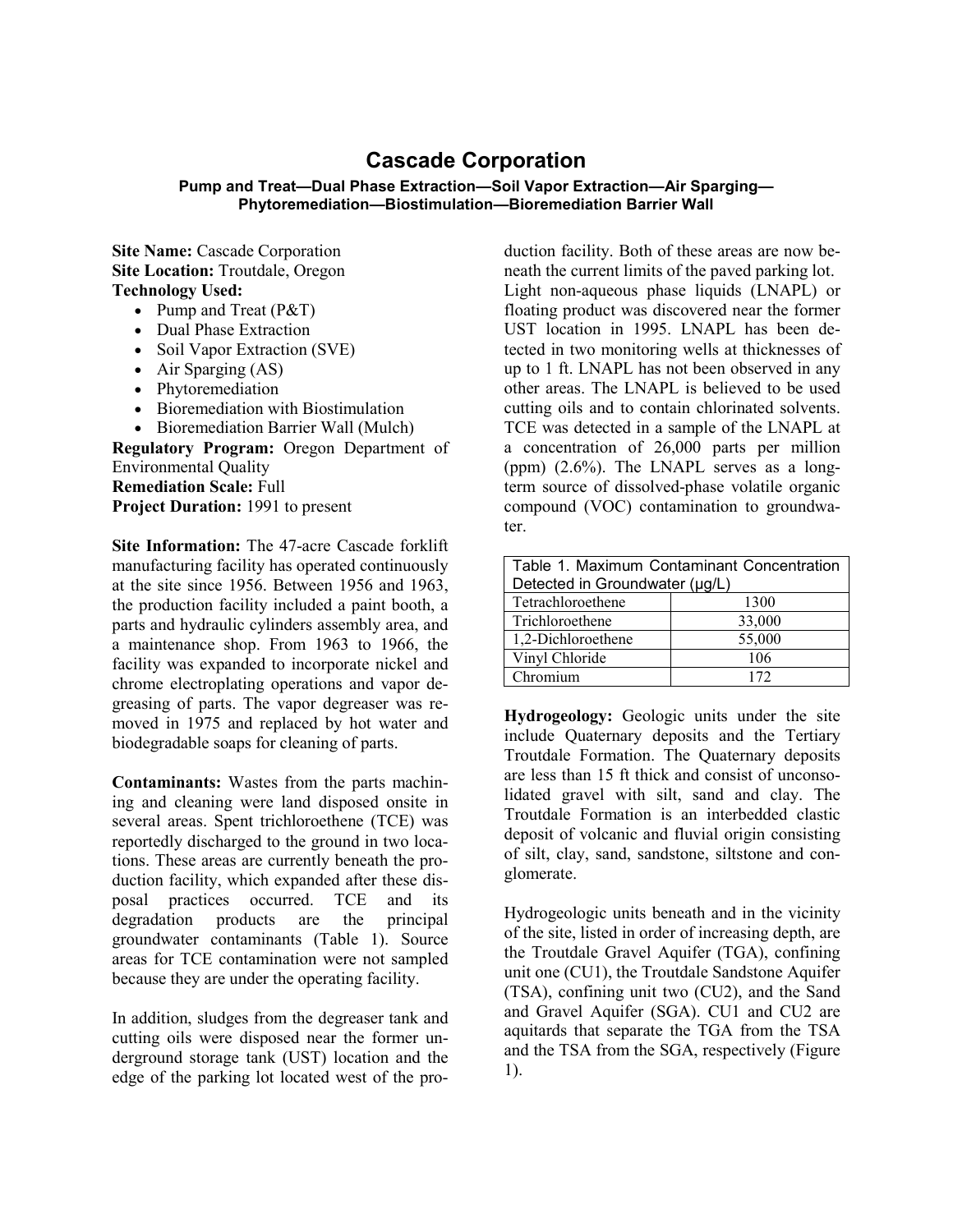

CU1 is estimated to be more than 60 ft thick beneath the southern portion of the site. It gradually thins to less than 15 ft in thickness north of the site, being thinner near the erosional boundary. CU1 is 40 to 45 ft thick near the north property boundary. It consists of interbedded siltstone and claystone; sandstone interbeds are common within CU1.

Groundwater in the TGA at the site is shallow and discharges at an erosional face in the form of springs.

**Project Goals:** The remedial action goals set for cleanup included:

- Restore the TGA to background or the lowest protective concentrations, if feasible, in a reasonable time. If this is not feasible, minimize the areal extent of the TGA that contains contaminants above maximum contaminant levels (MCLs). MCLs for the target contaminants are given in Table 2.
- Prevent ingestion of TGA groundwater or surface water that contains contaminants at concentrations above MCLs or acceptable risk-based cleanup levels.
- Protect environmental receptors by preventing discharge of TGA groundwater to sur-

face water at VOC concentrations that may exceed ambient water quality criteria.

• Prevent direct contact with unsaturated soil that has contaminant concentrations exceeding risk-based protective cleanup levels.

| Table 2. Maximum Contaminant Levels for |    |
|-----------------------------------------|----|
| Chemicals of Concern (µg/L)             |    |
| Tetrachloroethene                       |    |
| Trichloroethene                         |    |
| $cis-1$ , 2-Dichloroethene              | 70 |
| Vinyl Chloride                          |    |
| Chromium (total)                        |    |

**Cleanup Approach:** Contaminated groundwater was discovered in 1988 at an adjacent facility during an impoundment closure. Subsequent investigation indicated that a number of private water supply wells were contaminated with TCE and that the contaminant plume encompassed both facilities. Alternative water supplies were provided to the owners of the impacted supply wells and a three well pump and treat system was installed to prevent further migration of the plume offsite. A fourth well was added in 1994 and a monitoring well was converted to an extraction well bringing the total to five.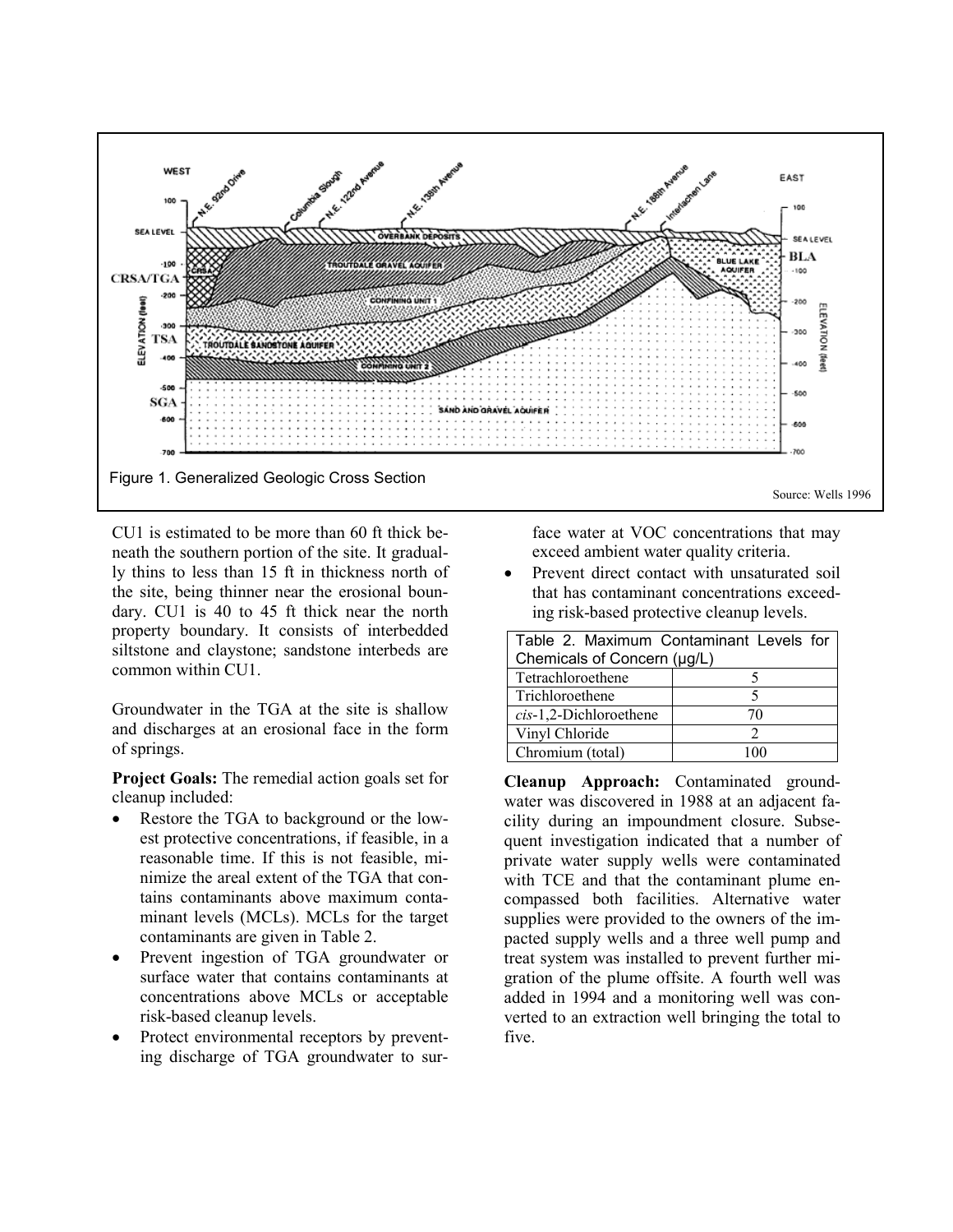The contaminated aquifer discharges to springs whose overland travel serves to recharge a lower aquifer. A 400-ft interception trench was placed across the upper aquifer in 1995 to intercept any offsite flow of contaminated plume water and cut off the water to the springs. Extracted groundwater was treated using a packed-column air stripper.

In 2001, approximately 800 poplar trees were planted downgradient of the French drain but upgradient of the springs. The trees are intended as a polishing step for the shallow contaminated water that exists downgradient of the drain system. The trees were planted in a configuration that is sufficiently long so that water entering the root zone during their dormant season will not be able to exit before the trees become active again in spring.

Extraction wells placed in the LNAPL zone captured both LNAPL and groundwater and pumped the mixture to an oil water separation tank.

The ROD augmented the extraction well system bringing the total to 18. The full system (including the drain) originally pumped and treated approximately 10 million gallons of water a year. Continuous full-scale groundwater extraction well operation continued through April 2003 and was followed by pulse pump operation of source area extraction wells through May 2006. After this time, source area extraction ceased while onsite downgradient perimeter extraction continued. The system uses a packed column air stripper. Treatment of the stripped vapors is not required.

To remediate the vadose zone source areas, a combined remedy was specified. It included installation of 21 SVE wells. In addition, air sparging wells were placed in the vicinity of the SVE extraction wells to strip the high concentration VOCs from source area groundwater. An evaluation of the SVE contaminant throughput revealed that the air sparging system was contributing very little additional contaminant load to the system and it was shut down in the spring of

1999. The SVE system was subsequently shut down in October 1999 because of asymptotic recovery concentrations. It was restarted in June 2000 using pulse pumping because of rebound and operated through April 2003, when stable levels protective of groundwater were achieved. The SVE system used activated carbon to treat off-gas.

An evaluation of the groundwater monitoring data showed that contaminant concentrations at several areas on the site were not appreciably falling as they were elsewhere. This indicated the potential for a source zone in the saturated soil beneath the main building. A pilot test of emulsified oil was carried out to determine if biostimulation would be effective at the site. In June 2006, full-scale biostimulation was conducted using 82,509 gallons of an emulsified oil/water solution in one area (Prowell 2007) and a sodium lactate solution in another area. Two more biostimulation events were planned but after the second was carried out, the concentrations fell to a level that the third treatment was not considered necessary. The biostimulation was proposed and carried out without reopening the ROD.

Also in 2006, with contaminant concentration levels offsite falling considerably, the interception trench was expanded by 80 ft and converted to a mulch biobarrier. Biobarriers are much cheaper to operate and maintain than pump and treat systems especially when the contaminant concentration per gallon of water is very small.

**Project Results:** Remedial activities both onsite and offsite have reduced concentrations in the contaminant plume to where the French drain system could be converted to a biobarrier, which has considerably reduced the pump and treat costs. The biobarrier allows water to flow through it thus restoring some flow to the springs. Maximum TCE concentrations (2.6  $\mu$ g/L) in the springs in November 2006 were below remedial objective levels (Prowell 2007).

The poplar tree field is established and acting as a polishing step for the residual contamination in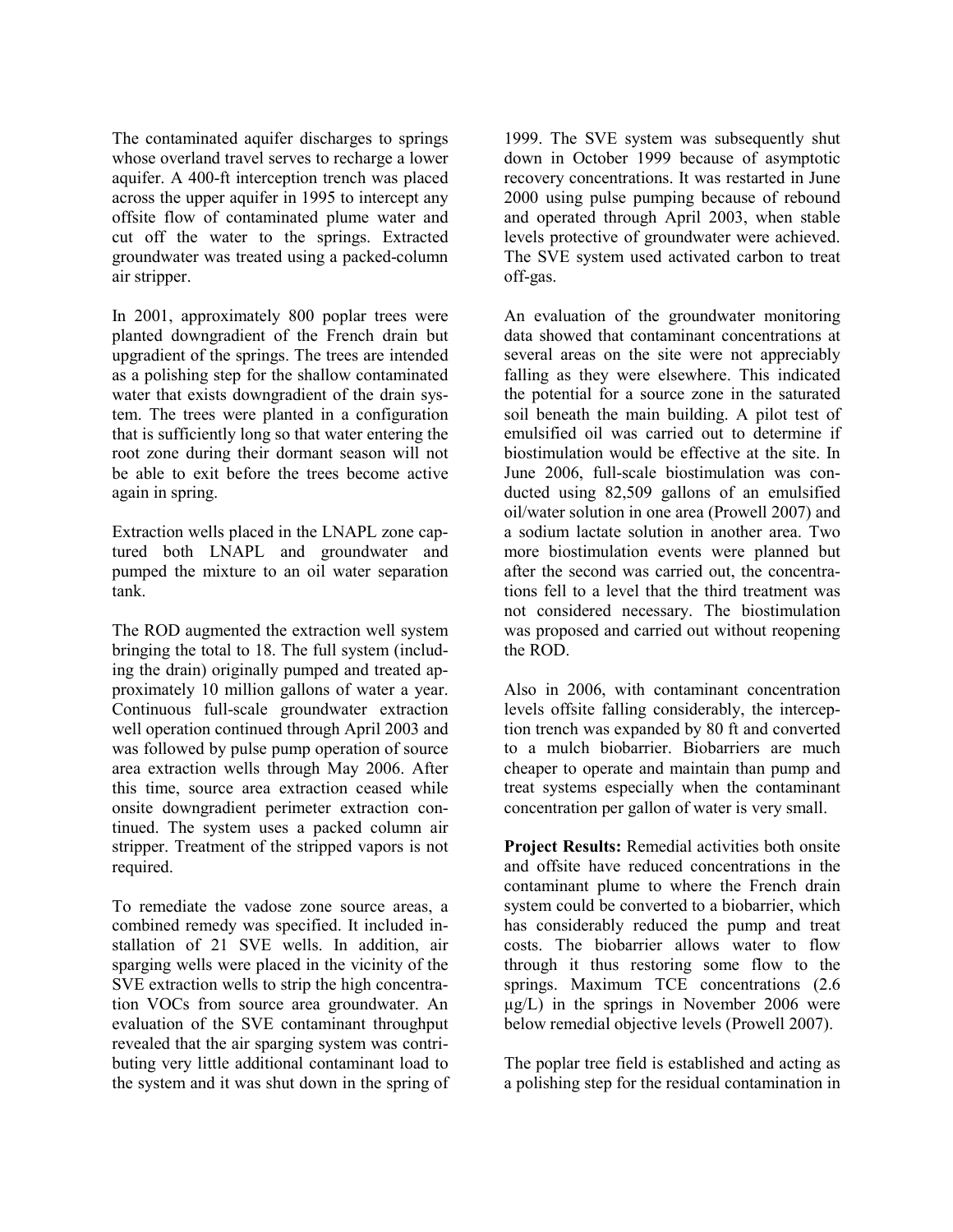the upper aquifer that lies between the springs and the biobarrier. Although its effectiveness in removing contaminants has not been fully evaluated, it has been fairly effective in reducing water flow to the springs and seeps along the erosional face of the TGA (Prowell 2007).

Average TCE concentrations near onsite source areas dropped 22 to 61% in 2006 from 2005 levels. Average groundwater concentrations of contaminants of concern in the TCE disposal source area, which was the object of aggressive biostimulation activities, were below remedy cleanup levels (5 µg/L for TCE).

Average groundwater concentrations of TCE between the onsite P&T wells and the biobarrier have dropped to 5.2  $\mu$ g/L.

The site has been systematically turning off downgradient extraction wells as the groundwater reaches cleanup goals. The Oregon DEQ and Cascade expect the site to reach cleanup goals by 2013 at which point DEQ will issue a no further action order (DEQ 2011).

## **Sources:**

Agency for Toxic Substances and Disease Registry (ATSDR). Undated. Public Health Assessment East Multnomah County Ground Water Contamination Gresham, Multnomah County, Oregon. Center for Disease Control.

[http://www.atsdr.cdc.gov/HAC/pha/eastmul/emu](http://www.atsdr.cdc.gov/HAC/pha/eastmul/emul_p1.html) [l\\_p1.html](http://www.atsdr.cdc.gov/HAC/pha/eastmul/emul_p1.html)

Bruce Gilles. 1999. EM<del>C</del>TSA Remedy DEQ Debriefing to EPA. Oregon DEQ, 17pp, PPT. [http://www.ce.pdx.edu/w2/download/fairview\\_l](http://www.ce.pdx.edu/w2/download/fairview_lake/debriefing/sld001.html) [ake/debriefing/sld001.html](http://www.ce.pdx.edu/w2/download/fairview_lake/debriefing/sld001.html)

Oregon Department of Environmental Quality. 1998. Cleanup Project Bulletin: Cascade Corporation.

[http://www.ce.pdx.edu/w2/download/fairview\\_l](http://www.ce.pdx.edu/w2/download/fairview_lake/CascadeFact_BG.html) [ake/CascadeFact\\_BG.html](http://www.ce.pdx.edu/w2/download/fairview_lake/CascadeFact_BG.html)

Oregon Department of Environmental Quality. 2007. Environmental Cleanup Site Information (ECSI) Database Site Summary Report - Details for Site ID 635, Cascade Corp, 4 pp. [http://www.deq.state.or.us/lq/ecsi/ecsidetail.asp?](http://www.deq.state.or.us/lq/ecsi/ecsidetail.asp?seqnbr=635)

[seqnbr=635](http://www.deq.state.or.us/lq/ecsi/ecsidetail.asp?seqnbr=635)

Oregon Department of Environmental Quality. 2007. Environmental Cleanup Site Information (ECSI) Database Site Summary Report - Details for Site ID 1479, East Multnomah County Area Groundwater, 4 pp.

[http://www.deq.state.or.us/lq/ecsi/ecsidetail.asp?](http://www.deq.state.or.us/lq/ecsi/ecsidetail.asp?seqnbr=1479) [seqnbr=1479](http://www.deq.state.or.us/lq/ecsi/ecsidetail.asp?seqnbr=1479)

Oregon Department of Environmental Quality 2011. Fact Sheet Cascade Corporation Troutdale Gravel Aquifer Cleanup Progress Update March 2011, 3 pp.

[http://www.deq.state.or.us/lq/cu/nwr/EMult/Cas](http://www.deq.state.or.us/lq/cu/nwr/EMult/CascadeCorpTroutdaleGravelAquiferCleanupProgress.pdf) [cadeCorpTroutdaleGravelAquiferCleanupPro](http://www.deq.state.or.us/lq/cu/nwr/EMult/CascadeCorpTroutdaleGravelAquiferCleanupProgress.pdf)[gress.pdf](http://www.deq.state.or.us/lq/cu/nwr/EMult/CascadeCorpTroutdaleGravelAquiferCleanupProgress.pdf)

Prowell Environmental, Inc. 2007. 2006 Performance Evaluation Troutdale Gravel Aquifer Remedial Action Cascade Corporation Fairview, Oregon.

U.S. EPA. 1997. EPA Superfund Record of Decision: East Multnomah County Ground Water Contamination EPA ID: ORD987185030, OU 02 Multnomah County, OR, 12/31/1996. Region 10 U.S. EPA, 48 pp.

Also known as DEQ Remedial Action Record of Decision for the Cascade Corporation Site Troutdale Gravel Aquifer Oregon Department of Environmental Quality Waste Management & Cleanup Division December 1996

[http://www.epa.gov/superfund/sites/rods/fulltext](http://www.epa.gov/superfund/sites/rods/fulltext/r1097199.pdf) [/r1097199.pdf](http://www.epa.gov/superfund/sites/rods/fulltext/r1097199.pdf)

U.S. EPA. 2007. East Multnomah County Ground Water Contamination. U.S. EPA Region 10.

[http://yosemite.epa.gov/r10/nplpad.nsf/8f2c285b](http://yosemite.epa.gov/r10/nplpad.nsf/8f2c285be1a7a1fa882568db00688860/22f9774b037e574d85256594005b629a!OpenDocument) [e1a7a1fa882568db00688860/22f9774b037e574](http://yosemite.epa.gov/r10/nplpad.nsf/8f2c285be1a7a1fa882568db00688860/22f9774b037e574d85256594005b629a!OpenDocument) [d85256594005b629a!OpenDocument](http://yosemite.epa.gov/r10/nplpad.nsf/8f2c285be1a7a1fa882568db00688860/22f9774b037e574d85256594005b629a!OpenDocument)

Wells, S. et al. 1996. Interlachen Community Fact Sheet #6 Groundwater Contamination in East Multnomah County taken from Impact of